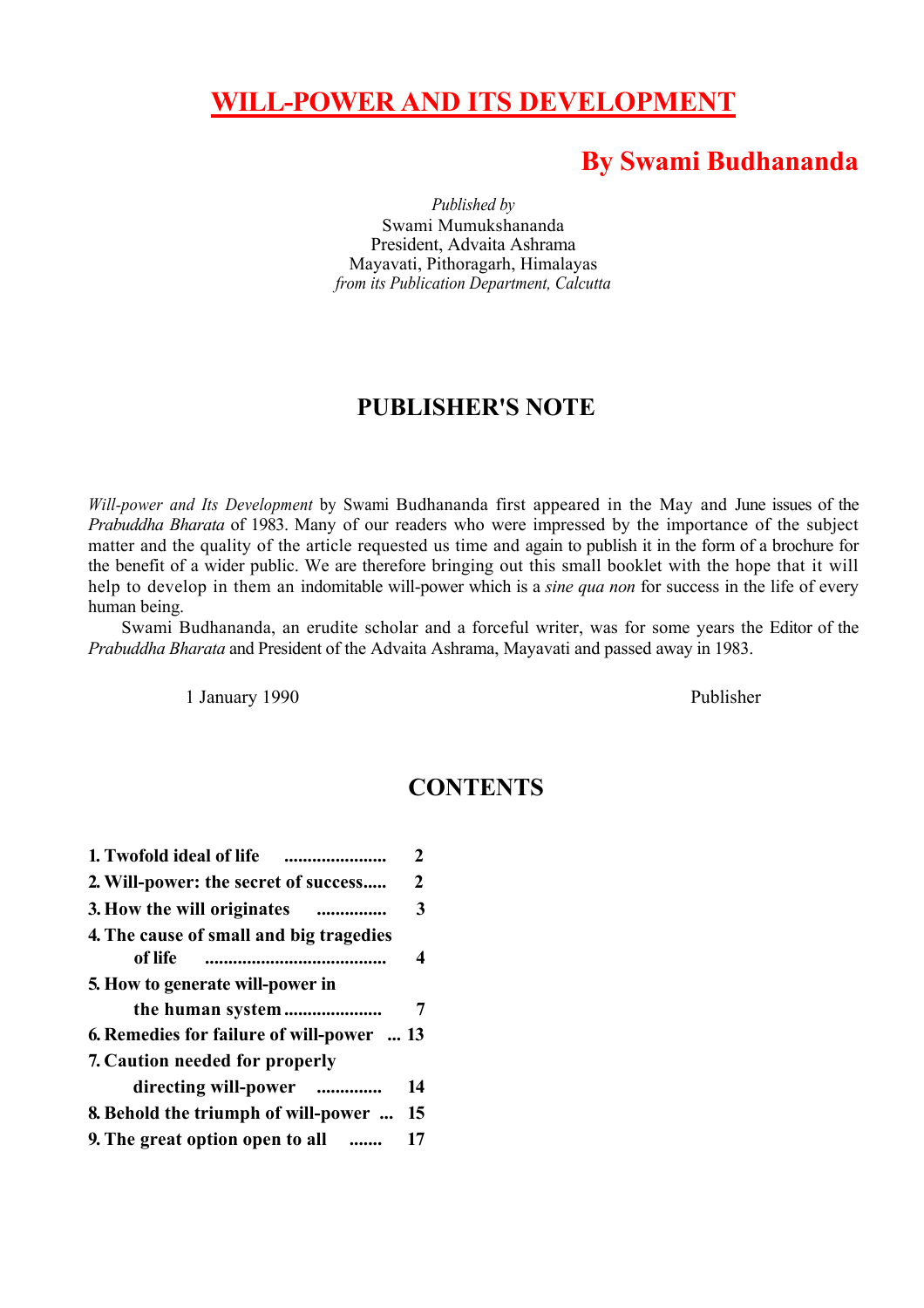#### **WILL-POWER AND ITS DEVELOPMENT**

#### **Twofold ideal of life**

Indian religious tradition teaches that human beings, generally speaking, can have two commendable aspirations. One is called *abhyudaya* or worldly prosperity and well-being; the other is called *nihsreyasa* or spiritual illumination and freedom. Of these both *dharma* or righteousness is said to be the basis. Prosperity that has not *dharma* as the basis crumbles down sooner than feared due to internal haemorrhage, so to say. Of course, spiritual illumination one cannot even think of except through being righteous.

Further it is taught, that if *abhyudaya* or worldly prosperity is not directed and subordinated to, and utilized for, attaining *nihsreyasa*, spiritual illumination, it becomes selfdestructive. We must however, clearly understand that from prosperity illumination is not a logical development, though 'empty stomach is no good for religion'.

#### **Will-power: the secret of success**

Now, this one thing we all definitely want in life: success. Whatever may be our undertakings—in the direction of worldly prosperity or spiritual illumination, in spheres secular or spiritual—not one of us likes to fail. We all want to succeed. Success though we all desire, it will be noticed in various spheres of life, truly successful men are only a handful. Many are those who attain only a moderate degree of success. And many more just fail.

There will be various factors in the stories of men's successes and failures of life. 'But in every single case there will be one common factor involved. That is the factor of will-power. The degree of a person's success in life is commensurate with the degree of will-power he has attained.

'How to develop the will-power' thus turns out to be the most important fundamental issue of everyone's life. It should be the part of our education from our childhood to be trained in developing the will-power, for without it education remains largely ineffective. Swami Vivekananda says:

What is education? Is it book-learning? No. Is it diverse knowledge? Not even that. The training by which the current and expression of will are brought under control and become fruitful is called education. Now consider, is that education as a result of which the will, being continuously choked by force through generations, is now well-nigh killed out; is that education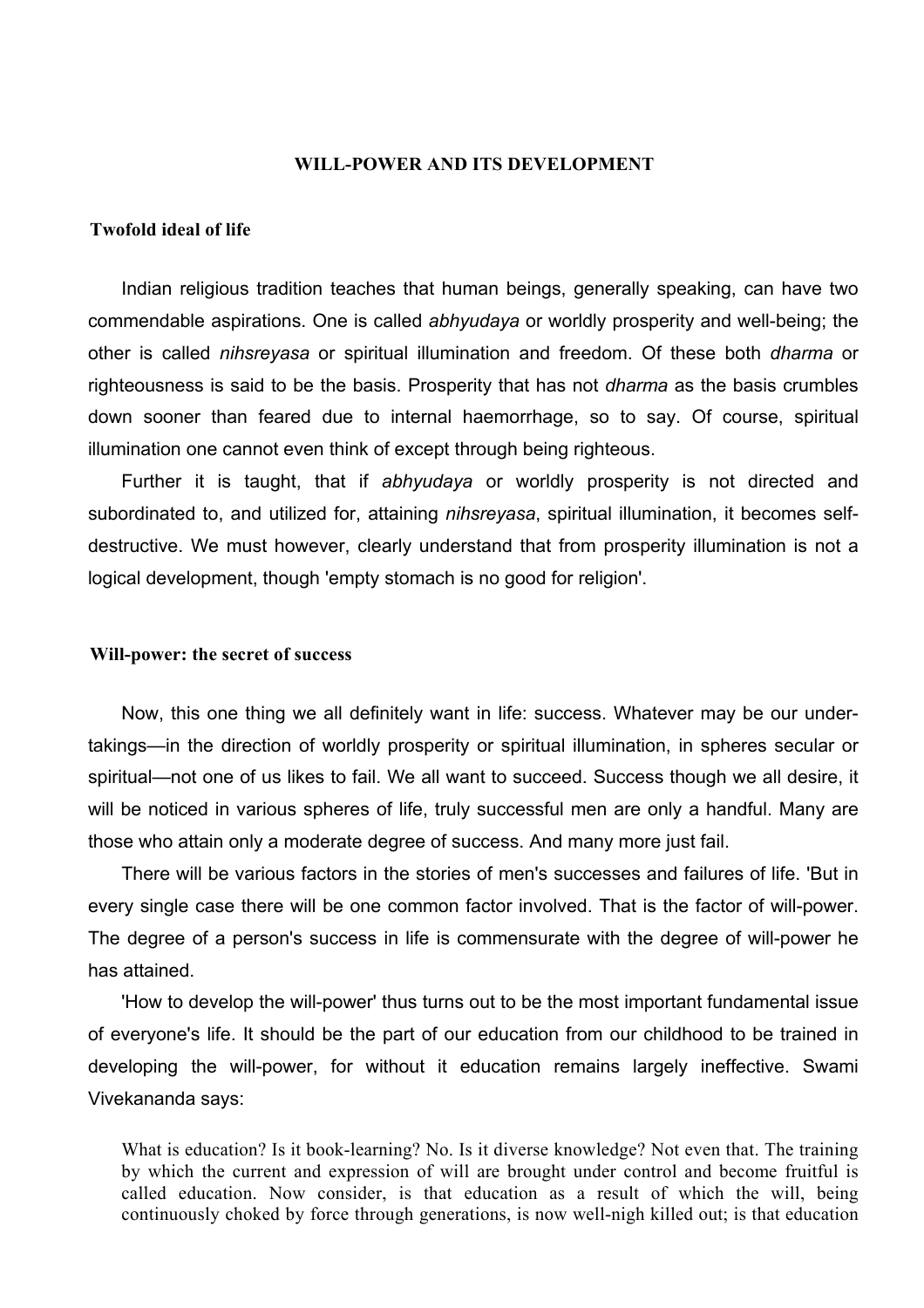under whose sway even the old ideas, let alone new ones, are disappearing one by one; is that education which is slowly making man a machine?<sup>1</sup>

If, unfortunately, we have not learnt how to develop will-power early in life, we should do so at any stage of life, because self-improvement is almost impossible without the voluntary or involuntary exercise of the will-power. Whereas, given the willpower, we can bring about considerable changes in our individual and also collective lives for the better, from very hopeless situations.

Consider these three cases of modern history. When Lincoln was alone with history in the White House in those dark days of Civil War, what would have happened to the Union but for his powerful will to save it? Consider how the will-power of Winston Churchill played the decisive role in the 2nd World War. What would have happened to England and Europe now enjoying prosperity but for that man's will who said he had nothing else to offer but blood, sweat and tears? Consider again the effect of the will-power of Gandhiji, whom Churchill called 'the half-naked fakir', for all the peoples in the world who in their own lands were ruled by colonial powers?

If we study the lives of those persons who were once in very bad shape and afterwards were found to rise from the shambles in a spectacular manner, we shall discover, in every single case, it was their will-power that brought about their transformation and rise. If we study the lives of some persons who early in life showed much promise, had enviable facility to rise high, and yet never fulfilled their promise, wilting away like buds before fully blossoming, we shall discover in every single case that there it was the absence of the willpower that caused their early wilting.

Given the will-power, man makes everything out of nothing as it were. In the absence of the will-power, all his talents and qualities and endowments come to nothing.

#### **How the will originates**

In the Vedas it is said:

This universe, in truth, in the beginning was nothing at all. There was no heaven, no earth, no atmosphere. This being, that was solely non-being, conceived a wish: 'May I be.'[2](#page-2-1)

Whether you accept or reject the content of this 'cosmogony, one truth comes out of it: that behind all creative efforts in all spheres of life is an act of will. But what is will?

<span id="page-2-1"></span><span id="page-2-0"></span> 1 The Complete Works of Swami Vivekananda (Calcutta: Advaita Ashrama,1988), vol.4,p.490.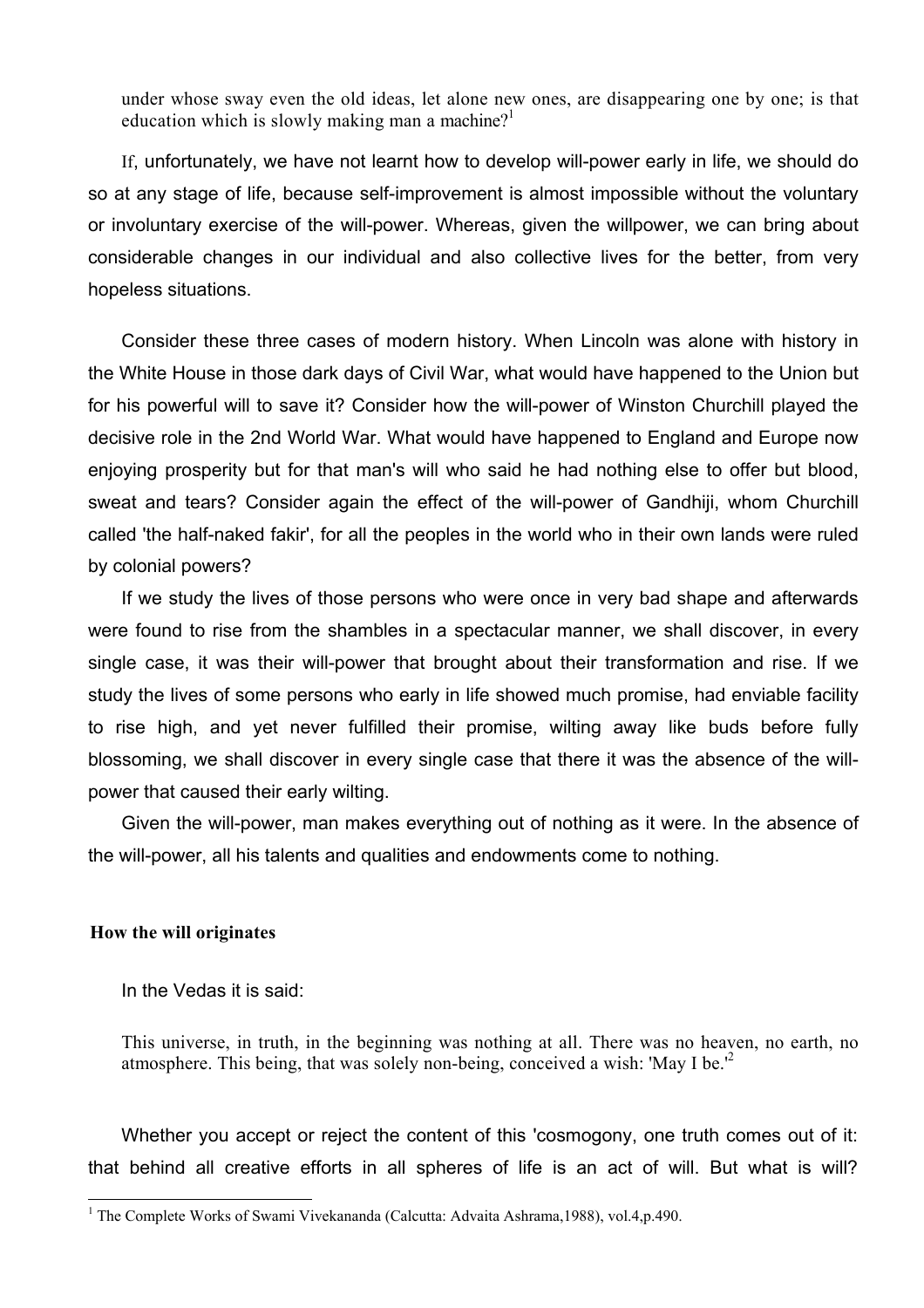Wherefrom does it originate? 'Will is a compound of the self and mind,<sup>3</sup> savs Swami Vivekananda. By the word 'self is meant here the Atman or the real soul of man. Atman is beyond causation. It is undifferentiated consciousness. In that consciousness there is no will, because will presupposes reaction to something external or other. In undifferentiated consciousness there is no such thing. Though Atman is free in its pure essential nature, when identified with mind and body, it is in a state of bondage. In other words, in that state Atman is not free. The will is the first manifestation of the real self caught in phenomena or maya. It is a compound of Atman and mind, and mind is subtle matter. Therefore in the will there are two strands: one of the spirit and the other of matter—a strand of light and a strand of darkness.

In the ultimate analysis, however, this compound is bound to be unreal, for it is based on the unreality of maya. But as long as we are in the realm of maya, that is to say, as long as we remain spiritually unillumined it is very real for all practical purposes. And it moves things in the way which nothing else does in the world, except the powerful forces of nature.

Even these great forces are surmounted by the force of human will. Imagine what was the face of America in the days of Columbus, or even what the Pilgrim Fathers saw, and compare it with the face of America today. These vast and stupendous changes were all brought about by human will. All the actions we see in the world, all the movements and achievements of man are manifestations of the will of man. What we are proud of, and what we deplore in human civilization; what amazes us in the spheres of science, and what makes us speechless in the domain of religion, are all manifestations of the will of man. As Swami Vivekananda says, 'This will is caused by character and character is manufactured by Karma or work. As is the Karma so is the manifestation of the will.'[4](#page-3-1)

#### **The cause of small and big tragedies of life**

Let us now understand this concept of will-power from a practical point of view as it affects our life. Why at all need we develop the will-power when we may not be ambitious people trying to do spectacular things? Sometimes in our lives maybe in every one's life, great tragedies happen. They shake us to our roots. After that tragedy we are never the same persons again. If we know how to take these tragedies creatively, we are largely transformed. If not, we are crushed. These tragedies are such that we are forced to take agonizing notice of them. Not only that, other also take notice of them, for very often we

<sup>&</sup>lt;sup>2</sup>  $2$  Taittiriya Brahmana, 2.2.9.1.

<span id="page-3-0"></span><sup>3</sup> Complete Works (1972), vol.6,p.44.

<span id="page-3-1"></span><sup>4</sup> Complete Works (1972), vol. 1, p. 30.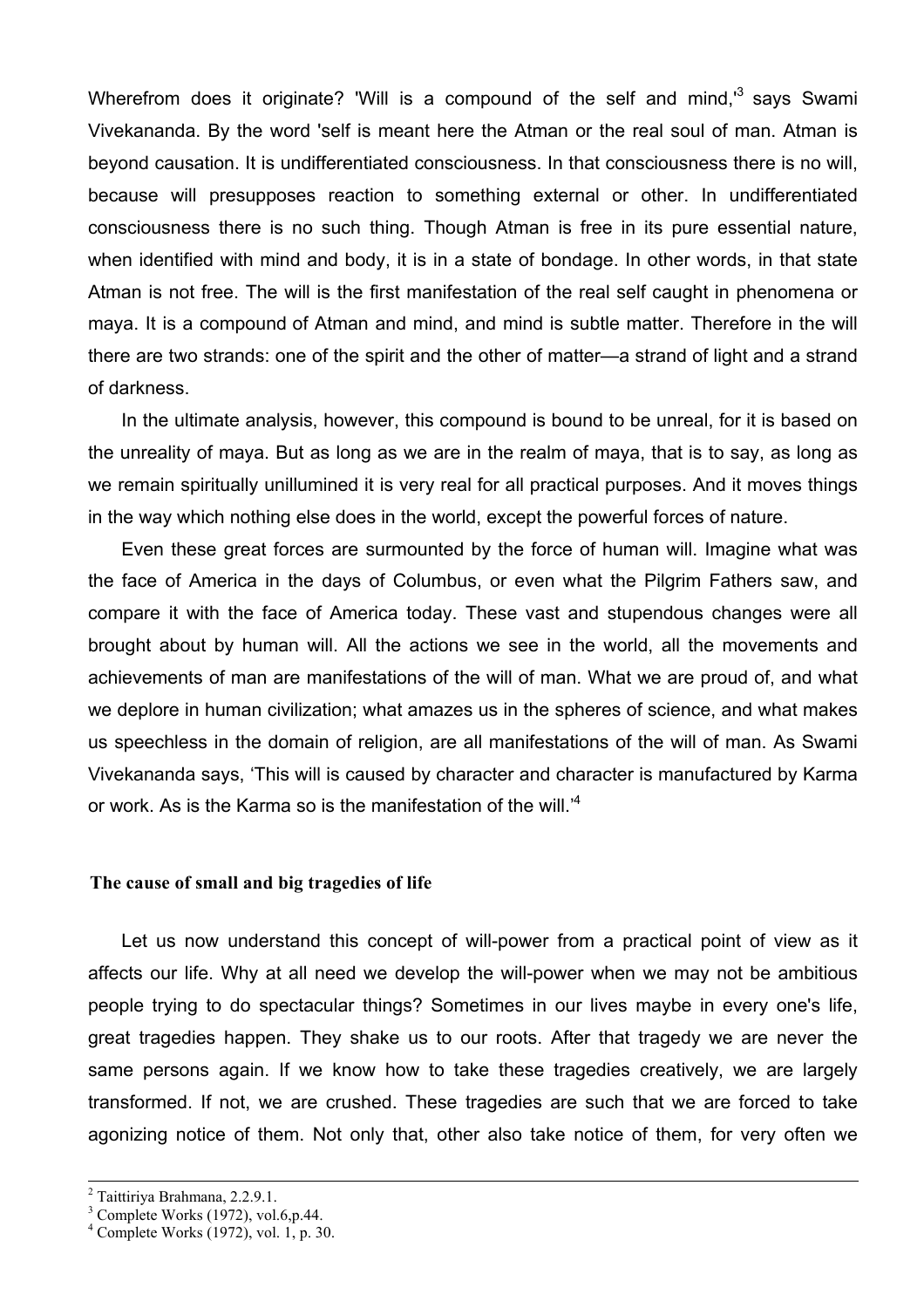become objects of real pity. This is about the big tragedies of our personal lives.

There is another kind of tragedy which is daily happening in every life, the consequences of which are far-reaching. And in these small tragedies are rooted the great tragedies of life. But, somehow, most people seem not to notice them at all. These days, we are giving away our thinking power to machines in the hope of getting more out of life. But it would appear, by and large, we are gradually losing grip on life. It may not be an axiomatic truth, but we shall find it to be generally true that the more our homes become filled with gadgets, the less are the thoughtful people around.

The one way of keeping grip on life is right thinking and deep thinking. These days we all admire free-thinking. Free-thinking is good. But right thinking is better. When right thinking becomes deep thinking, it is excellent. Without cultivating the habit of introspection, it is impossible to keep track of all the forces that are operative within us. Without knowing the nature of these forces, we cannot be their masters. We are then bound to be their slaves. And what chances have slaves to develop and exercise their will-power, when that slavery is due to their own unregenerate nature? How can such persons ever build up their character? How can a man without a character have will-power?

Introspection will reveal that there is a basic tragedy involved in our daily life, in which most of our big tragedies are rooted. In Sanskrit this basic tragedy is narrated this way: 'I know what is *dharma*, what is righteousness, what is good, but I have not the inclination to do it. I know what is unrighteousness, *adharma*, what is evil, sin, but I cannot desist from doing it.'<sup>5</sup>A song of the mystic Ramprasad, which Sri Ramakrishna used to sing piteously describes the content of this tragedy:

0 Mother, I have none else to blame; Alas! I sink in the well these very hands have dug, With the six passions for my spade, 1dug a pit in the sacred land of earth; And now the dark water of death gushes forth! How can I save myself, O my Redeemer? Surely I have been my own enemy; How can I now ward off this dark water of death? Behold, the waters rise to my chest! How can I save myself? O Mother, save me! Thou art my only Refuge; with Thy protecting glance, Take me across to the other shore of the world.<sup>[6](#page-4-1)</sup>

<span id="page-4-0"></span>5 Prapanna Gita (or Pandava Gita)

<span id="page-4-1"></span> $6$  Translation of Ramprasad's song quoted from "M" The Gospel of Sri Ramakrishna (Madras: 1981) p. 203.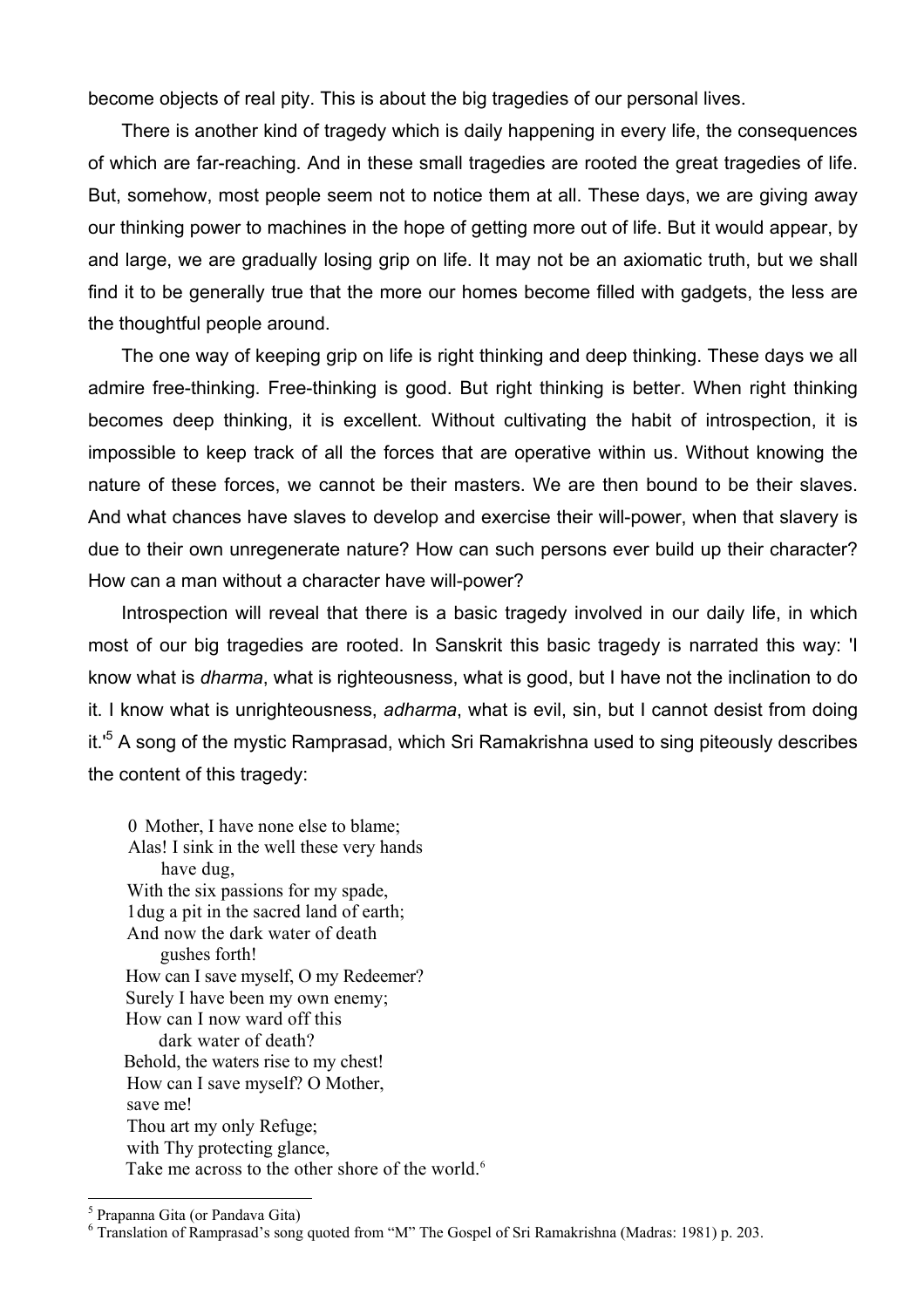In its fullness the basic tragedy of our daily life leads to such spiritual crisis, about which Ramprasad laments before the Divine Mother.

So then, the basic tragedy of our life is: (a) our inability to do the thing we know to be right and helpful; as well as, (b) our incapacity to desist from doing what we know to be wrong, unhelpful, if not disastrous.

We know it is good to use polite, decent and restrained language, in our daily dealings at home, on the street, in business, in politics, in society. But, in spite of ourselves, we use wrong language, from which arise many dissensions, small and big, at home, in society, in national and international affairs. Very often we do not remember the power of words, their capacity to break or make, wound or heal. More often, our will just fails to carry into practice what we know about the power of words. Through use of wrong language we are apt to make such wounds in others' hearts as will not be easily healed; or we may anger people to such an extent that dire consequences may follow. And we ourselves shall have to reap them, however bitter they may be.

We know that it is beneficial to live a moral life, yet, in spite of ourselves, we commit sinful acts. And having committed them we have to take their painful consequences. We can give away our entire property but there is no way of giving away the fruits of our karma. We shall have to enjoy or suffer them ourselves. We know it is good-to live according to the commandments of religion and obey the precepts of the Guru. We know it is good to get up early in the morning and practise spiritual disciplines. But when in the morning the alarm clock dutifully rings, we feel annoyed and silence it as though it had committed some crime, and then pull the blanket over the nose and sleep half an hour more, only to hurry and worry all day long. In the evening when we return home we are a mass of tension, and so highly inflammable that any little thing is apt to set things on fire.

We may observe, even in little things how little of what we know to be good for us, to be beneficial for us, we are able to put into practice. On the contrary, we continue to do harmful things. We know it is not good to neglect our studies, but somehow we cannot turn our ears or eyes from the radio or TV, specially when a cricket match, a circus show, a fashion show or a movie is going on. If our mind timidly protests, we just give it a thrashing: how can I miss such an exciting thing, for 'the boring bla-bla-bla of my classes? And the consequences of it are too obvious in the ever growing restlessness and dissatisfaction among the youngsters.

Do not people very well know that it is not good to drink alcohol? Still they gulp one or two glasses first occasionally, then more, compulsively. They promise not to drink only to break the promise again. Ultimately they even fail to promise. I believe it was Will Rogers who said: 'Well, it is quite easy to give up smoking. I have done it a hundred times!' But the record of Alcoholic Anonymous shows it is possible to start a new life as it were, by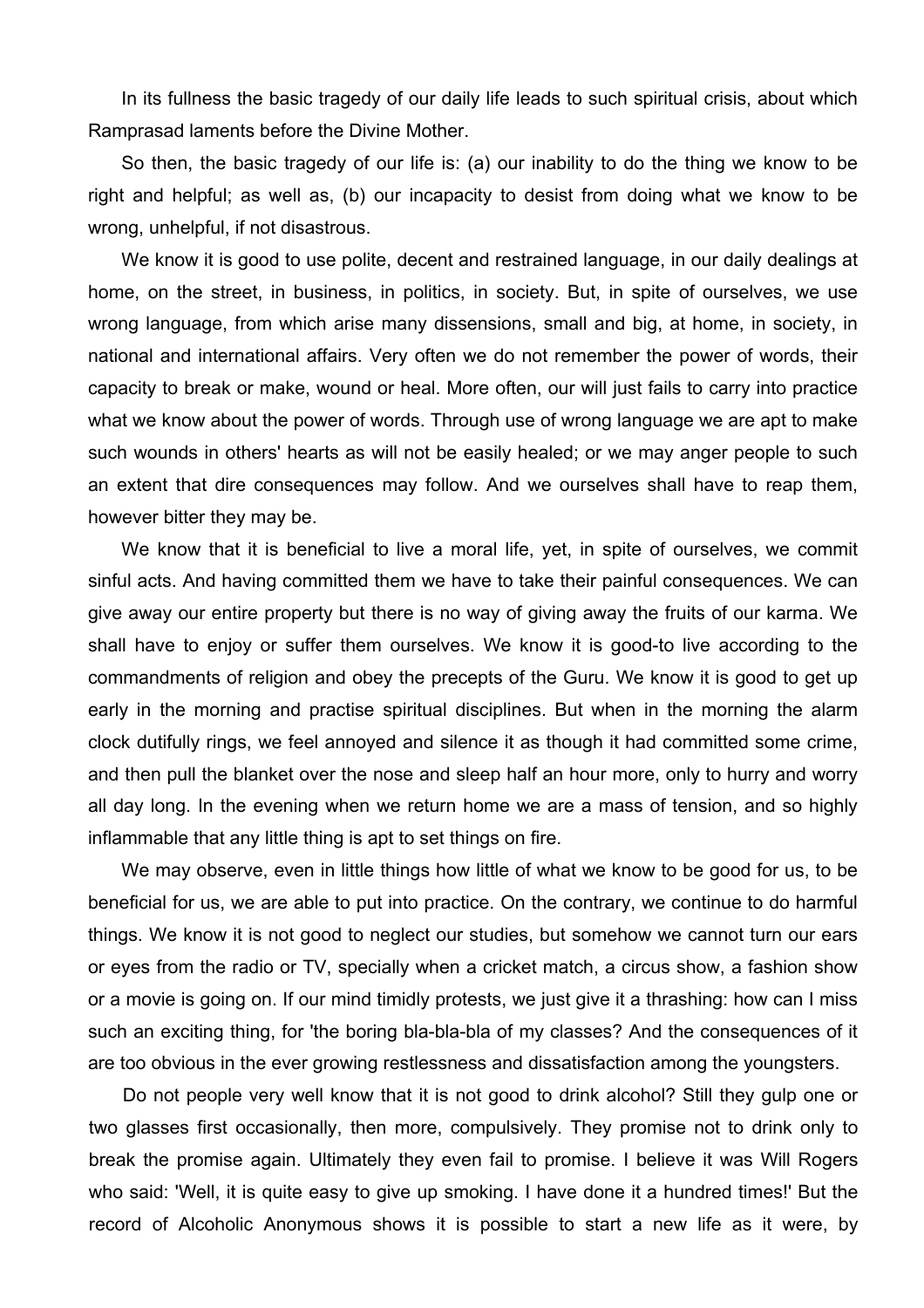developing a new will to live a different kind of life.

We know that over-weight is a health hazard, and we should avoid eating too many sweets and other highly fattening things. But when these things come round, we smile away our own mental decisions and opposition of well-wishers.

It is well-known that some of us can resist everything except temptations! There is a great fascination in the prohibited, great attraction in the destructive, great pull in the bizarre and wicked things in this world of maya. They pull us by the ear and make slaves of us. We do things in a hurry and then repent at leisure, and weep in the darkness of our own making.

Now, why do we behave this way knowingly? We do wrong things unknowingly too. But, that apart, why do we do wrong things and fail to do right things, knowingly? We must not commit the mistake of thinking that we do such things because we are essentially wicked or because of some kind of 'original sin' in us or because of our being forced by evil powers. Let us know it for certain that no one in this world is essentially wicked. Essentially everyone is divine, because the essence of every being is Atman, which is divine. The apparent wickedness of any person is only a fortuity, an outer mask, and hence it can be gotten rid of. No cow tells a lie. A tree does not steal or rob. A stone slab does not commit burglary. Only man does all these. But a cow, as far as we know, cannot think of God. A tree cannot practise spiritual disciplines. A stone slab cannot realize God. But man can.

The inescapable conclusion, then, is that the basic daily tragedies of our lives are not rooted in any inalienable, essential wickedness in us, but in the failure of our will. Many of us have no idea how much of goodness, strength and greatness cry within us for selfmanifestation. We have mostly known only the weaker side of ourselves, which in fact belongs to the not-Self, according to Vedanta. It is the basic tragedy of our daily life that effectively prevents a real encounter with our true self. Therefore it is important for every person to know how to avoid the failure of will. The only way to do it is to cultivate the willpower.

#### **How to generate will-power in the human system**

How do we cultivate the will-power?

(a) First let us understand what exactly is will-power, in working terms. It is that positive and creative function of the mind which impels, propels and enables us to do chosen actions in a definitive way, and avoid doing unchosen actions in an equally definitive way. It is that power of the mind which enables us to do what we know to be right, and not do what we know to be wrong, under all circumstances favorable or unfavorable, known or unknown.

(b) Secondly, it is important to know and believe that will-power can be increased by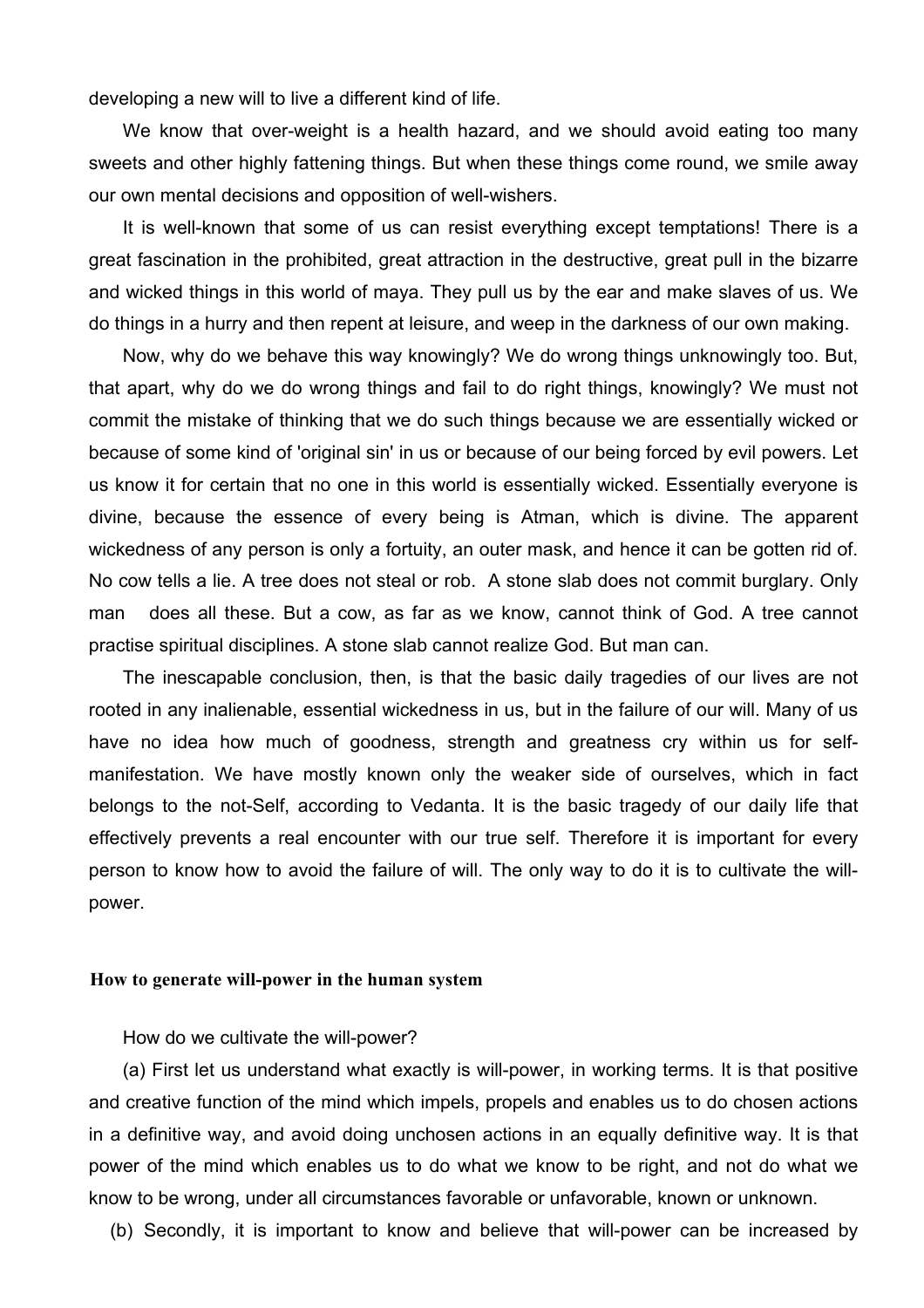everybody, without any exception, provided we are ready to apply ourselves to it and work for it steadily and methodically. Our past failures have not necessarily to be our future failures also. No one is destined to be weak all his life except him who chooses to be so. A departure for the better, nobler, higher state of existence—at least a determined effort for it—is possible at one's chosen time. It is never too early or too late to be good, true, pure and strong. Swami Vivekananda says: 'Stand up, be bold, be strong! Know that you are the creator of your own destiny. All the strength and succour you want is within yourself.<sup>'[7](#page-7-0)</sup> What a lifegiving, saving message! All the strength and succour we need is within ourselves. We should get a firm hold, an unshakable faith, in this fundamental truth.

(c) Only when we have a firm hold on this truth we can develop a will for developing the will-power. Though it may sound like a truism, it is very important to have a firm will to develop the will-power. Incredible though it may appear, many of us do not have even the will to develop the will-power! We seem to think it is big botheration, too exacting a responsibility to be carrying about all the time. But when we know for certain that within ourselves is unlimited power, that we are not these puny things as we appear to be, that we are not weak reeds worthy only to be broken anytime—then we develop the mind to manifest that power in our life, by sharply cutting out all delusions and illusions to which are the contrary.

(d) When this mind is developed, we are ready to take the most important step in developing the will-power. This step is to remove the dichotomy between the head and heart, the intellect and emotion, the thinking and feeling. How do we do it? It can be done only by loving the truth of our being. If we know it for certain that we are divine, we are the children of immortality, with a great history behind and a great destiny before, we will hate to do things which are unworthy of us, being determined to do things expected of us. In other words, our thoughts and emotions will unite in order to enable us to do the best expected of us by ourselves.

Maybe we shall not succeed without a struggle. What of that? What is the worth of a success achieved without a struggle? We shall most certainly succeed, if we give the fight all right, without allowing hypothetical fears to sabotage our self-confidence and energy-supply.

This is the best way of fighting evil within ourselves: assert the divine and the devil will run out. How do we assert the divine within us? If we want to assert the divine, we must not do two things: we must not be cowards and we must not be hypocrites. We must be brave, take courage in both hands and follow the truth to its logical conclusion. Go with truth wherever it takes us: this should be our motto.

Opposition to this way of thinking and living will most certainly come. We must

<span id="page-7-0"></span> 7 Complete Works (1971), vol. 2, p.225.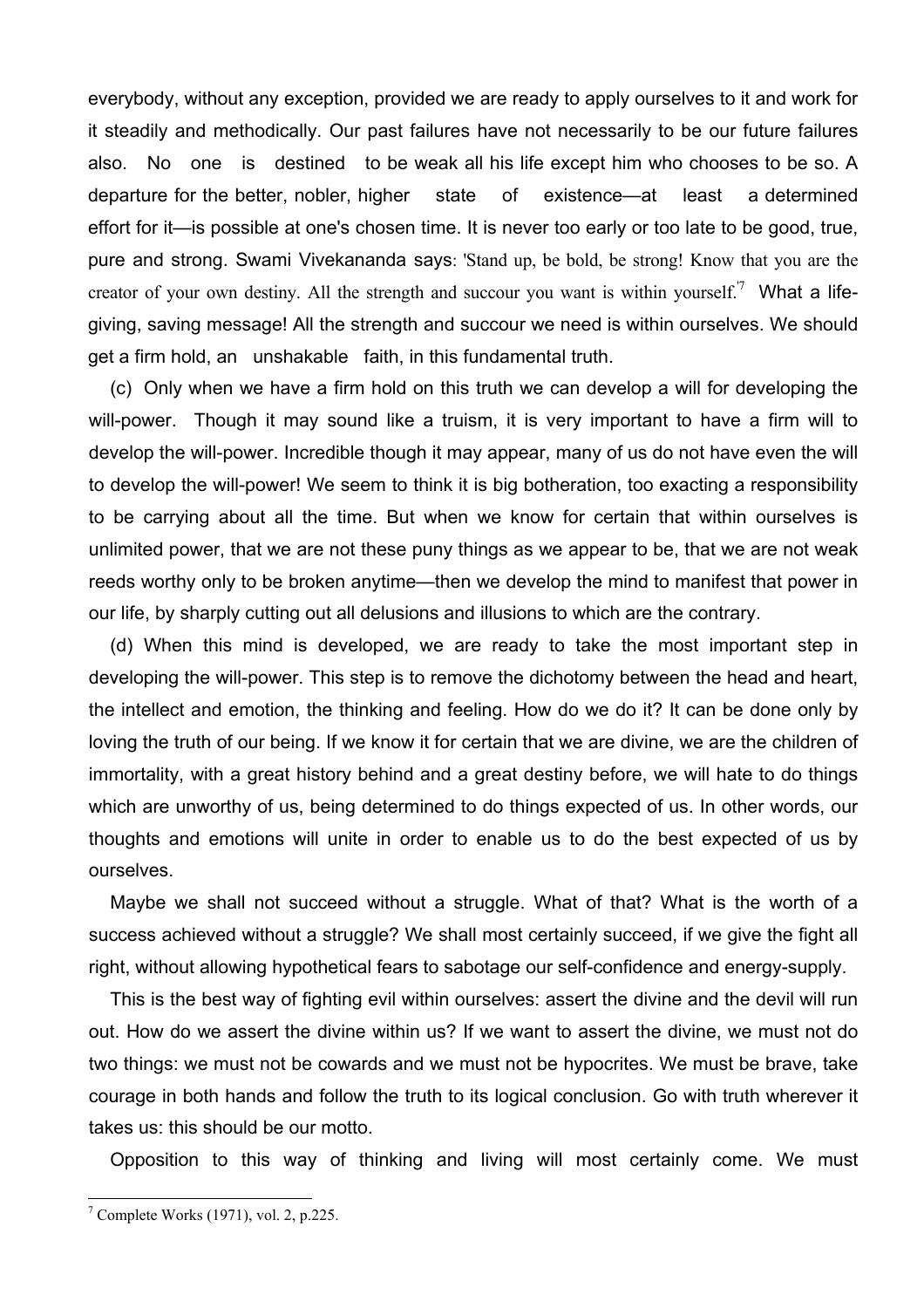predetermine our proper attitude to such opposition and receive opposition without being overly ruffled, in good humour, with a smile, if possible. Swami Vivekananda indicates what should be our temper and attitude to oppositions. He asks:

Have you got the will to surmount the mountain-high obstructions? If the whole world stands against you sword in hand, would you still dare to do what you think is right? If your wives and children are against you, if all your money goes, your name dies, your wealth vanishes, would you still stick to it? Would you still pursue it and go steadily towards the goal?<sup>[8](#page-8-0)</sup>

It is in this temper that we shall have to face opposition. You may raise the objection: to begin with, I do not have the will to surmount mountain-high obstruction. That is my problem! That is *not* your problem. Your problem is you have not adequate love for truth. Intensify the love of truth, then this temper for facing the opposition will spontaneously grow in you.

(e) Two things will oppose this creative move within us: (1) our regrets about the past, and (2) our worry about the future. Both of these are detrimental to the cultivation of will-power, because they successfully undercut all forward-looking, creative, positive movements within our minds. They are also wholly unnecessary performances. Exaggerated regrets for our past and over much worry about our future, will only damage our present, weaken our minds and injure our future also.

Now you may honestly say: how can I but regret for my past? In the past I committed many sins. Is it not my religious duty to repent for my past sins? This is an important question which requires a thorough clearing and scotching. Sloppy Vedantins are apt to make light of sin in the vain hope that their reported divinity will somehow like a sponge suck out all their bad karma, and whisk them aloft to the empyreans of moksha by a trick that is not to be explained though they continue to live indifferent lives. Vedanta acknowledges the fact of sin, but completely rejects the theory of original sin as wholly irrational. Man has nothing but original divinity and adventitious sin. Adventitious though, sin has a powerful binding effect on the soul and its free expression.

Therefore, the fact of sin has to be acknowledged as any other empirical fact. It is one thing to acknowledge the fact of sin, but it is a totally different thing to become some sort of a sin-monger, a habitual regretter. Whatever a pious face this regretting ad-infinitum may put up, psychologically it is an unsound approach if you intend to get rid of it. If you are over much regretting for any sin, it is likely that you are mentally enjoying repeating the sin under the cover of righteousness.

The most important thing to be done about sin is to stop sinning, physically or mentally. How do we do it? There are a few teachings of Sri Ramakrishna which when practised will

<span id="page-8-0"></span><sup>8</sup> Complete Works (1960), vol.3,p.226.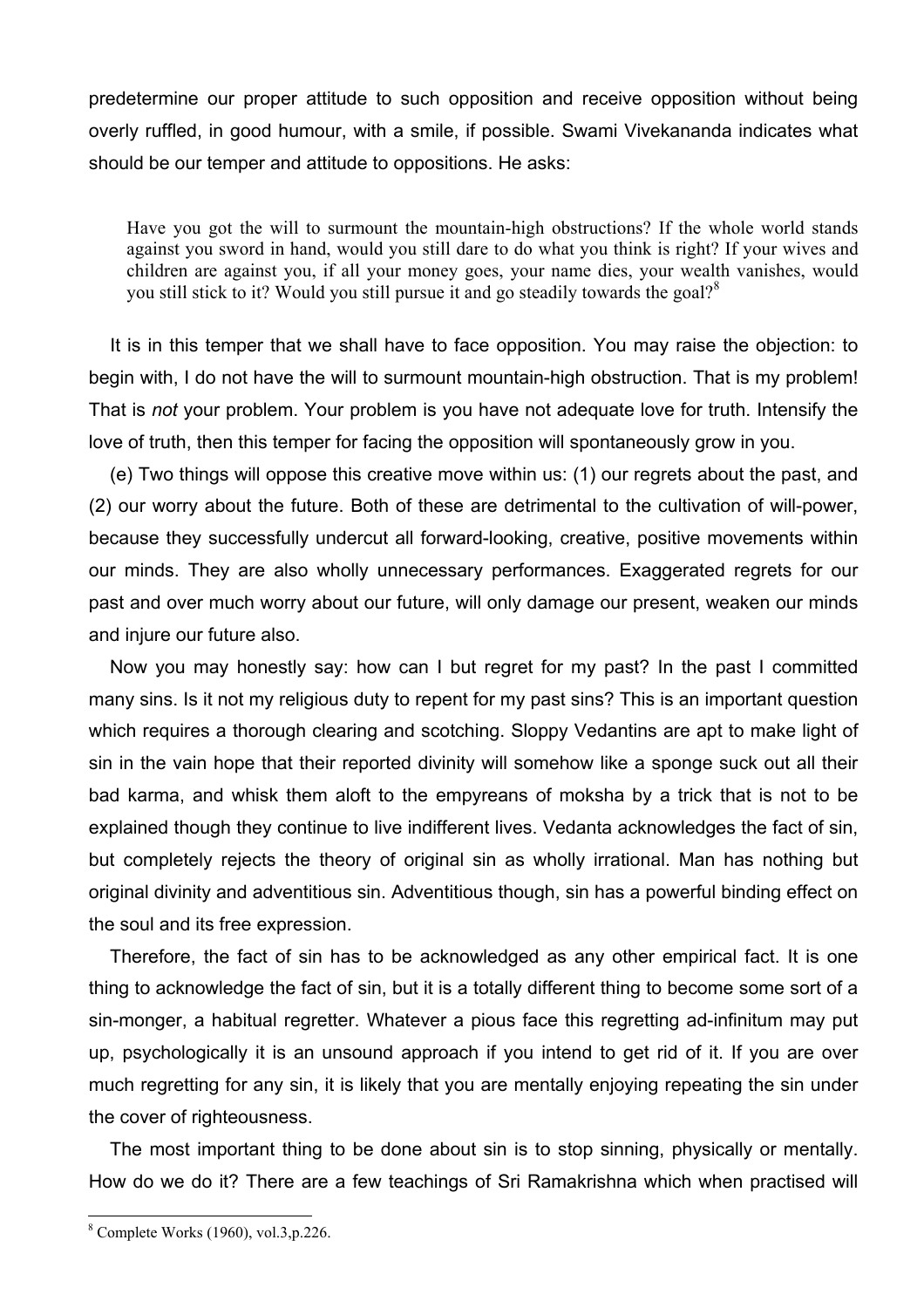completely take care of such inner situations in the life of an earnest spiritual seeker:

Bondage is of the mind, and freedom also is of the mind. A man is free if he constantly thinks: 'I am a free soul. How can I be bound, whether I live in the world or forest? I am a child of God, the king of kings, who can bind me?' If bitten by a snake, a man may get rid of its venom by saying emphatically, 'There is no poison in me'. In the same way, by repeating with grit and determination, 'I am not bound, I am free,' one really becomes so, one really becomes free.

The wretch who constantly says, 'I am bound, I am bound' only succeeds in being bound. He who says day and night 'I am a sinner, I am a sinner' verily becomes a sinner.

One should have such burning faith in God that one can say: 'What, I have repeated the name of God, and can sin cling to me? How can I be in bondage any more?'

If a man repeats the name of God, his body, mind and everything become pure. Why should one talk only about sin and hell, and such things? Say but once, 'O Lord, I have undoubtedly done wicked things, but I won't repeat them.'

And have faith in His name.<sup>9</sup>

This is precisely what we have to do in regard to our past sins: Say but once in true contrition to God of your heart: 'This really I have done. Pardon me. I shall not do so again'. Then resolve to keep the word given to God. And repeat the name of God. Repetition of Lord's name will give us the power to keep our resolution.

It is, however, more important that we live a wakeful life in the living present with an unencumbered free mind honestly trying to live according to our highest convictions. He who suffocates this moment with the worries of moments that are yet not, is doing everything possible to make his future fearful. 'In the heart of this moment is eternity!' said Meister Eckhart. And if this moment we have lived well, done our best, we may very well leave the rest. For nothing better can ever be done for future than always doing our very best right now.

We may, however, always examine our doing best and trying to find methods of even bettering our best-doing. Worry for the future is a mental disease, the medicine of which is to live entirely in this moment with all our powers poised and applied. Those who want to develop will-power must scrupulously avoid living in the past or future, and live in the living present. If we live in the present wisely according to our best light, our future cannot but be good whatever the astrologers may say.

(f) To live in the living present wisely, we require the guidance of a sound sense of values.

We should be able to persuade ourselves that we are not fooling around. We must be able to tell ourselves, in and through whatever we may be doing, that we are gradually but surely proceeding to the fulfillment of our destiny. This sound sense of values must be ascertained with due regard for our physical, mental and spiritual needs. Indian sages have ascertained such values to be four: wealth, righteousness, pleasure and liberation of the spirit.

For the generality of mankind, physical and emotional starvation is not conducive to the

<span id="page-9-0"></span> $9^9$  The Gospel (1942), p. 138.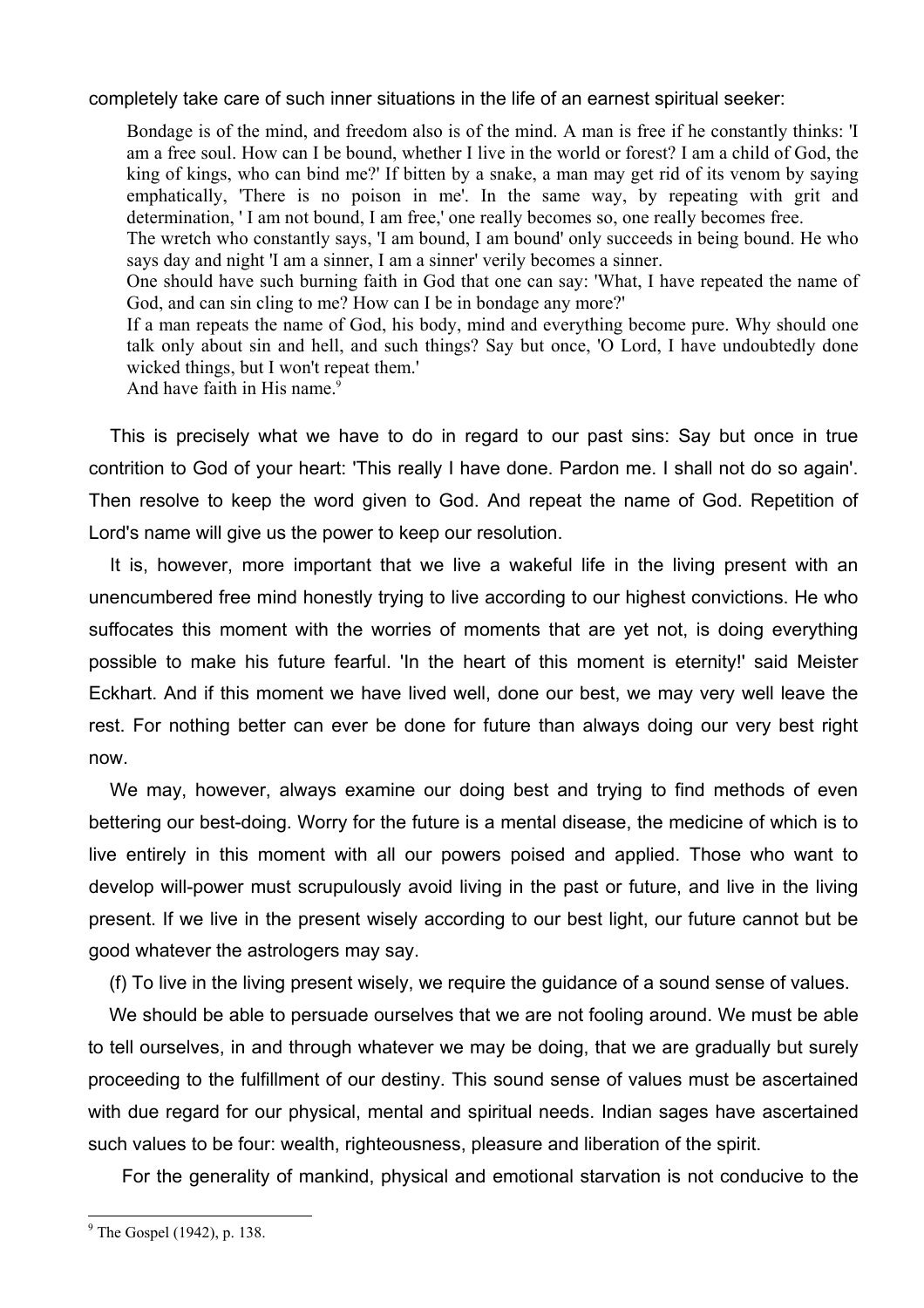cultivation of will-power or development of higher life. As starvation is bad, surfeit is also disastrous. For the fulfillment of our physical and emotional needs, we require wealth. But if we earn wealth unrighteously, we release some forces which will eventually jump upon us like tigers and that will not be good for our will-power at all. Hence, both the values of pleasure and wealth have to be obedient to the laws of righteousness or dharma. But this righteousness, again, shall be inspired by a higher motive which is the attainment of the liberation of the spirit.

When we function in our daily life in accordance with this sound sense of values, we stay protected within a fire-ring of wisdom, as it were, which the evils of life cannot easily penetrate. Then we live in the forceful conviction of living rightly without a trace of guilt sense. It is this guilt sense with or without reason that eats away the roots of will-power. When we live not only without a guilt sense, but positively with a sense of living rightly, we get hold of a power of conviction which releases a new force within us. And this force immensely helps the development of will-power.

Cultivate one power of conviction at least, if you want to develop the will-power. Believe with your whole soul you are on the right path; do not doubt everything all the time. This is not intelligence. Believe in Vedanta, in Ramakrishna, or in your own Atman, with all your might, and you will see how the will-power grows as if from nowhere. One thing rightly and powerfully done somewhere within oneself will help doing other things also.

(g) Now, this sound sense of values requires to be zealously guarded, for we are being constantly assailed by chaotic winds of various contrary ideas.

How do we guard the sense of value? We can do so by doing three things: (i) by constant discrimination between the real and the unreal; (ii) by keeping ourselves busy doing those things that we have decidedly accepted as beneficial; and (iii) by avoiding idle curiosity about things which do not concern our main pursuit in life.

What through proper scrutiny and discrimination we decided to be beneficial, we must just force ourselves to do, if necessary by putting our own knee on our own chest, and boldly face the consequence. The hardest task in the world is not 'bringing up father' or bringing up children, but bringing up oneself! To one who knows how to discipline oneself, his other tasks will become easy. There is a case for doing some sort of a careful rough-handling of oneself, in order to break down the barriers which impede the flow of the will-power. 'Do the right thing right now,' should be our day's order to the mind. That should be the principle. Instead of doing the wrong things hurriedly and repenting at leisure, is it not better to do the right thing promptly and enjoy the blessings of such actions at leisure?

If we ourselves are unable to decide what is right or wrong, counsel should be sought from the teacher. If the teacher is not available, guidance may be taken from scriptures. But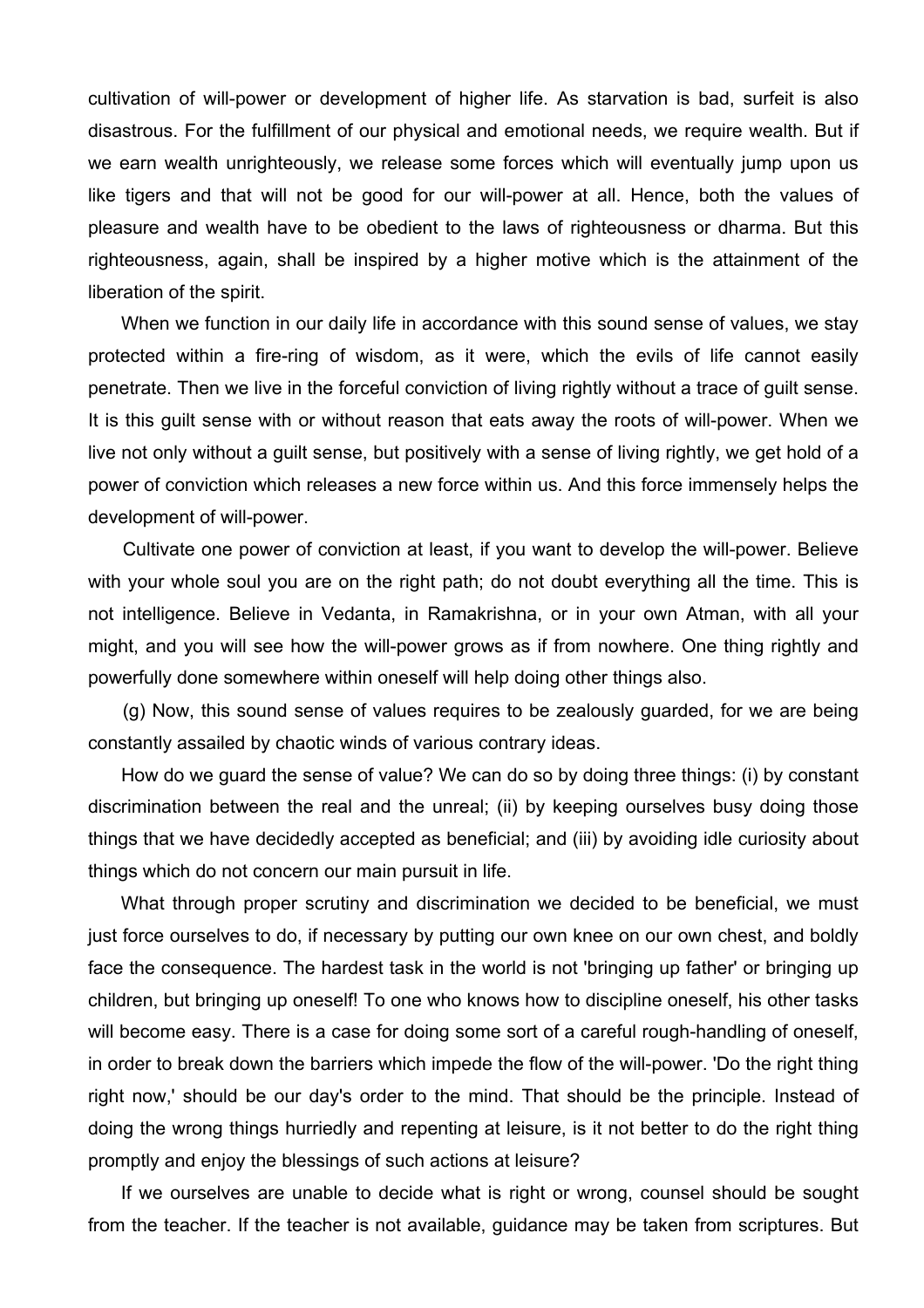even when we have decided upon a right action, many considerations will try to oppose its prompt execution. 'All are acting differently': will be one plea. Then there will be considerations of what they call 'worldly wisdom'. Much of the 'worldly wisdom' stuff is but a rationalization of our weaknesses compounded with the idea of what is supposed to be selfinterest. And these considerations will be manipulated by our own mind. We have to carefully discern here the attempted sabotage of our good efforts to develop the will-power by the unregenerate or wicked part of our mind. We should then firmly slash down this opposition by that part of the mind which has already allied itself with truth. On the other hand, what we have known to be definitely wrong and harmful, we must as promptly stop doing that and boldly face the consequences.

Thoughtless people may ridicule us for standing apart, selfish people may torment us for not doing wrong things, even our friends may regard our behaviour as strange. Yet we must follow what we have realized to be true and right. However, we must be extremely cautious, circumspect and also deep-seeing in ascertaining what is right, and what is wrong. We must not impulsively jump into conclusions and then move ahead in a fanatical manner. That will harm the development of will-power. If, left to ourselves, we are unable to determine what is right and what is wrong, we should take the help of those who know the answer, and then act upon what we have learnt.

On the basis of whatever we have thus learnt and determined, we should ourselves plan a simple routine for our daily life. This routine should be planned keeping in view that we are seeking daily self-preservation and self-improvement on all levels, physical, mental and spiritual. It should be so planned that our human relations, recreational needs, ideals and aspirations—everything could be actualized through that routine. No matter what happens, we should then follow that routine. In the preliminary stage this is a very helpful method to get a firm grip on the mind. Our senses will have to obey our decisions made with due circumspection.

Exceptional cases may arise when the routine will have to be set aside—as for instance, when there is serious accident in the house, or a friend has died—but as soon as possible we should again return to our routine. At a later stage when we have made up sufficient leeway by succeeding in controlling the vagaries of our mind, we may adjust the routine according to the higher needs of our self-development.

(h) It is extremely important to remember that in developing will-power the greatest help will come from the power of concentration we have already attained. In fact these two always go together. The power of concentration helps the growth and development of will-power, and will-power helps the power of concentration.

How can we increase the power of concentration? The simplest way to do it is to pour our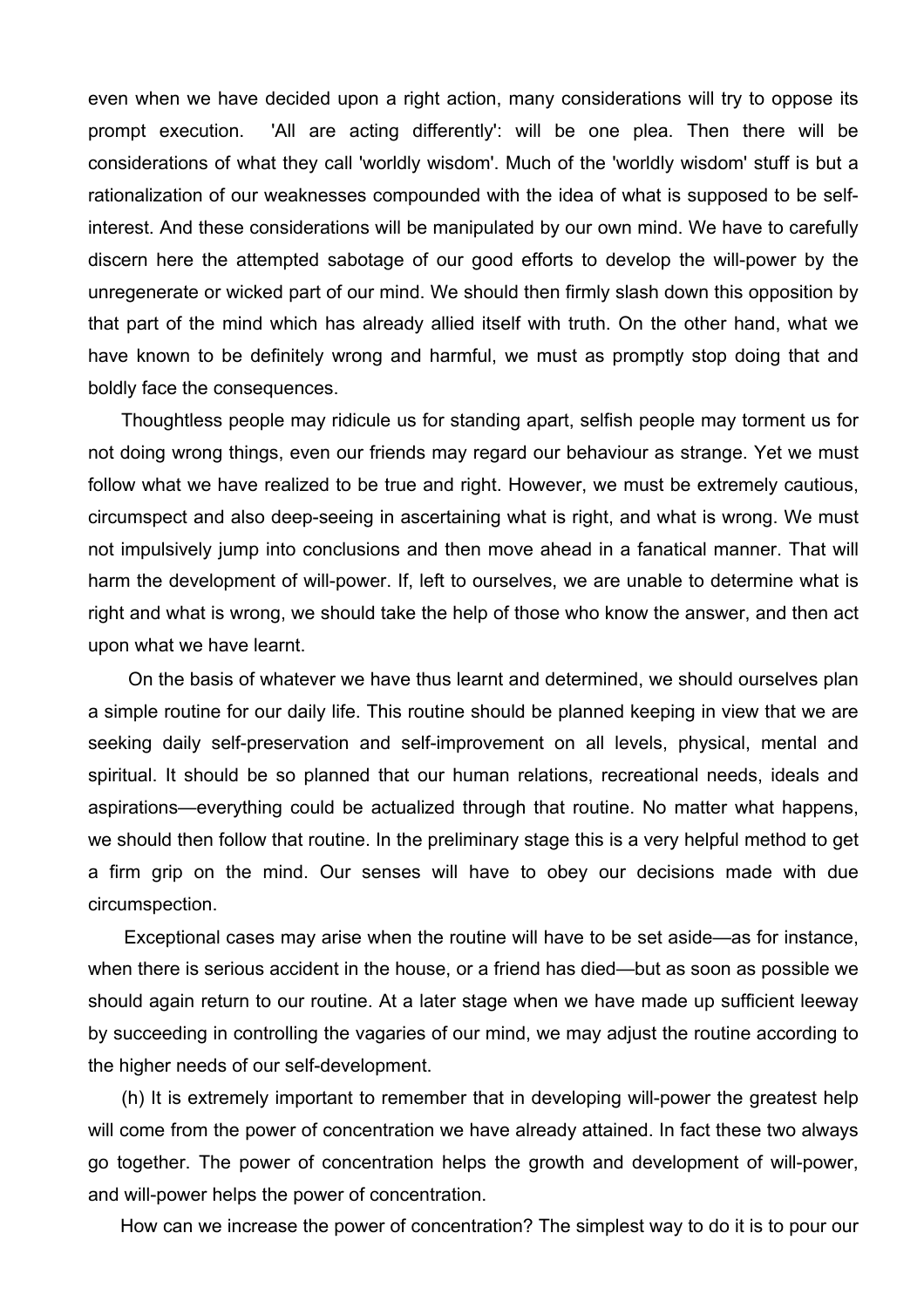whole mind into the work on hand, whether it is cooking, polishing shoes, playing basket ball, watching birds, experimenting in the laboratory or praying in the chapel. In other words, when you are meditating, you must not be seeing the movie!

(i) And for this we require a sufficient reserve of mental-energy. That is to say, in order to develop the will-power we must stop all squandering of our mental energy. This squandering of mental energy is done through useless talks, purposeless work, futile controversies, wild fantasies, backbiting, day-dreaming, lewd thinking, concern for things which is none of one's business, hypothetical fears and finding fault with others. To build up a sufficient storage of mental energy, which is so necessary for motoring the will-power, we must stop doing things which drain our mental energy.

We will notice that men of powerful will are men of few words. People always wait to attentively listen to what they have to say. They are not pining to be interesting or exciting. They live with a purpose, for an ideal. They are immensely dynamic, but they are poised, intense but not tense. They are not easily shaken by anything.

(j) The conservation of mental energy in its turn will depend on the conservation of physical energy especially sex energy. Those who thoughtlessly or deliberately squander their physical energy are bound to have shallow minds. And shallow minds have poor willpower. Therefore in the educational system of ancient India supreme importance was attached to the practice of *brahmacarya*, continence, so much so that the period of studentship itself was called *brahmacarya*. The main secret of developing will-power lies in the proper practice of *brahmacarya*. Therefore, for developing the will-power we must conserve our physical energy. Physical energy is conserved by living a moral life of purity and moderation. In moderation is suppleness; in suppleness is strength.

(k) Lastly, to develop the will-power we must never take our failures seriously. We must not lose heart in the face of repeated failures. For there is no other way to success except through repeated failures. Failures should be accepted as a part of the whole game, as steps to mount the pedestal of success. These steps when followed rightly, will surely help us in developing the will-power.

´Goodness gracious´ some of us are apt to think, 'if it takes all that for developing the willpower, let the Swamis have them all, we better go for a snack!' Well, this is not all, there is more to it. Snacks have a place in life. But it may not be forgotten that will-power has no substitute whatsoever. We cannot get any worthy thing without paying for it.

### **Remedies for failure of will-power**

A situation may, however, arise when we discover that after doing all these to the best of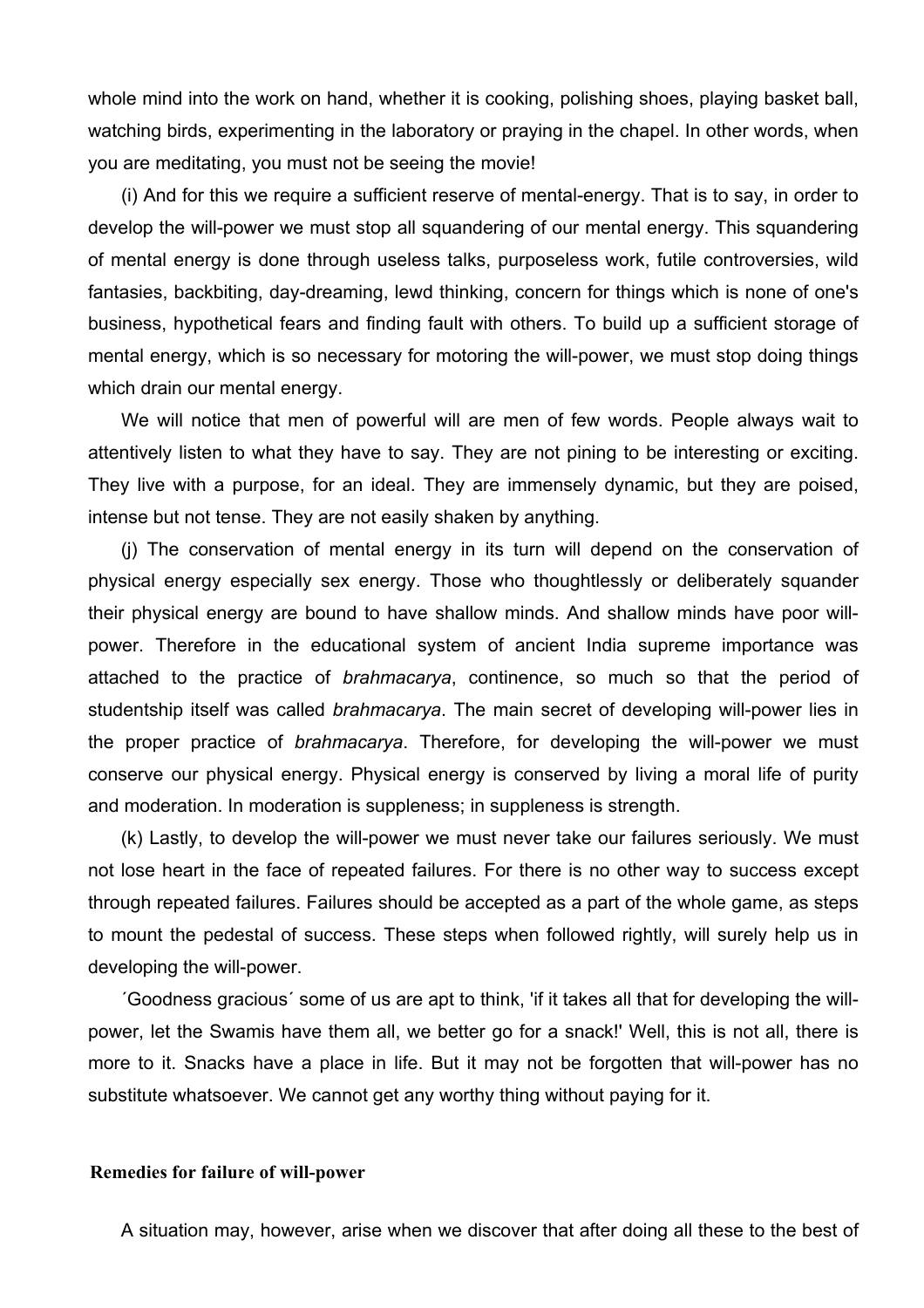our supposed ability, our will-power is not yet sufficiently strong. What should we do in such a situation? We should stop, think and analyze the whole situation. And we will most certainly discover that the failure of the will is taking place in a subtle way through a wrong thought process. It is thought that gets translated into action. If the thought is wrong how can the action be right? Therefore to strengthen the will-power to the expected degree we should work on the thought process.

How to work on the thought process, or control thought? This by itself is a major subject for discussion. For our present purpose it will be sufficient to know that 'working on the thought process' here means prevention of wrong movements of thought.

In one sermon Buddha specially instructs on thought control. In the conclusion of that sermon, summarizing his precepts, the Buddha said:

Remember, Bhikkhus, the only way to become victorious over wrong thoughts is to review from time to time the phases of one's mind, to reflect over them, to root out all that is evil, and cultivate all that is good.

When at last a Bhikku has become victorious over his wrong thoughts...he becomes the master of his mind, conquering desire and thus ending evil for all time.<sup>[10](#page-13-0)</sup>

One who has become victorious over wrong thoughts cannot but have that will-power which will never fail. Now, when we proceed to practise the precept,'…root out all that is evil and cultivate all that is good,' we find that it is something more than what we can do. What should we do when we discover our utter inner helplessness and shameful weakness? If we realize our true weakness, we should then humbly do the easiest thing. We should pray to God for will-power. It is an infallible method.

There are problems of both fulfilled and unfulfilled prayer. But in regard to the prayer for will-power we have a definite imperative of Sri Ramakrishna. Among the few things Sri Ramakrishna has definitively asked us to pray to God for, will-power is one. His precept in this regard is that we should earnestly pray to God for will-power, so that we may be able to do what is right, and desist from doing what is wrong, so that we may be able to devote ourselves to the practice of spiritual disciplines. Moreover he has asked us—and this is very important—to also pray that our entire will with all its power may be united with God's will.

#### **Caution needed for properly directing will-power**

There is, however, one important point to be noted in the development of will-power: the will must be given a right direction. All the notorious evil geniuses in history who inflicted on

<span id="page-13-0"></span><sup>&</sup>lt;sup>10</sup> Sudhakar Dikshit, Sermons and sayings of the Buddha, pp.42-43.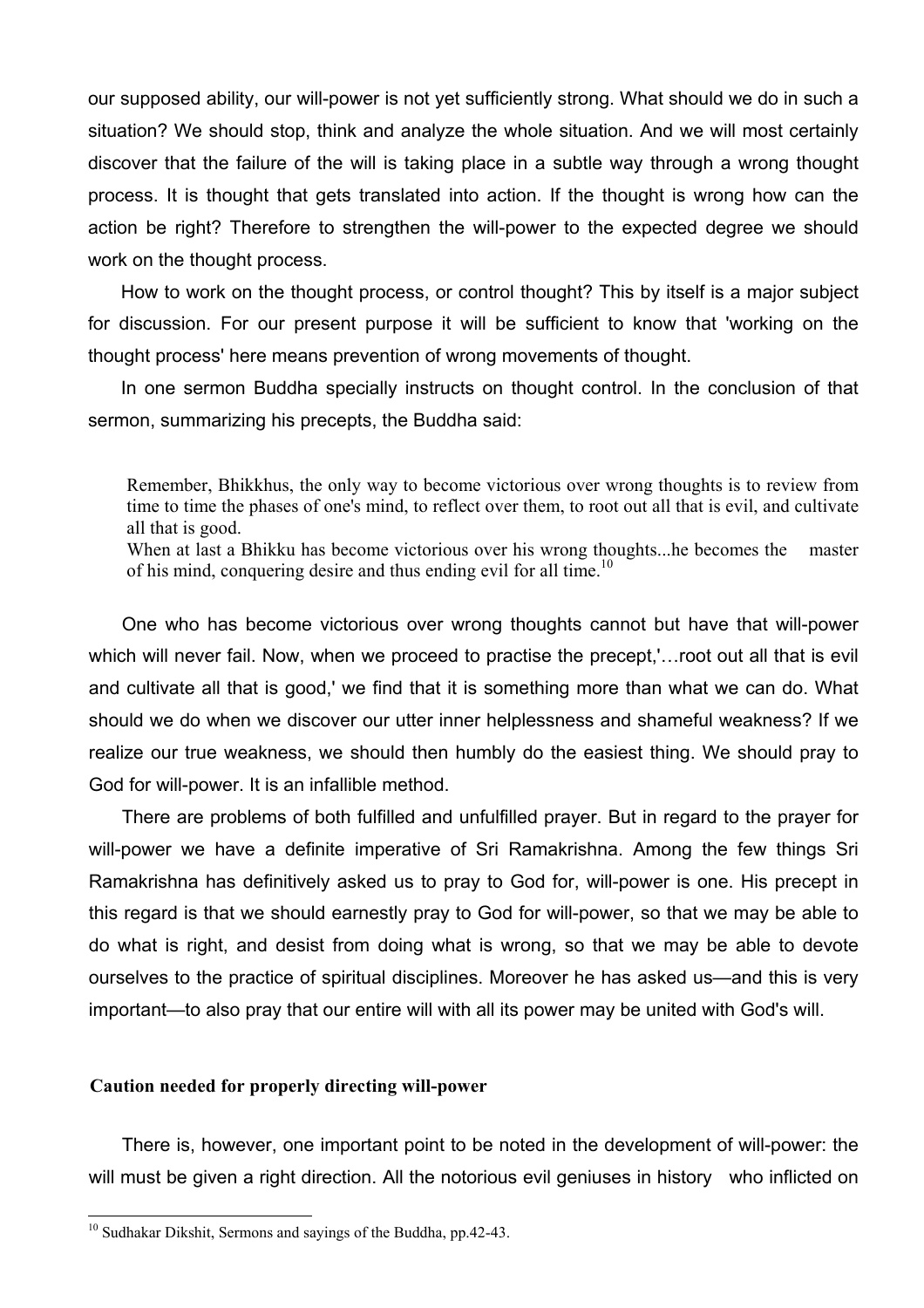humanity unspeakable suffering, such as Hitler and his tribe, also had a kind of powerful will. That kind of will-power can only create bondage for oneself and miseries for others. We are not trying to develop that kind of malevolent will-power. But we are trying to develop the benign will-power from which no evil can ever come, but only good. The perfection of such will-power is attained only when one is able to say with all joy and spontaneity: 'Lord, Thy will be done, not my will!'

At a certain stage when the will-power is taking shape, great care and caution should be taken to direct it entirely to God. And this is done through prayer as taught by Sri Ramakrishna. What could be a simpler method of developing the will-power than prayer? Along with prayer, ideally goes repetition of Lord's name. Many Indian mystics and saints are unanimous in their teachings that, spiritually speaking, there is nothing we cannot attain by mere loving repetition of Lord's name. Who is there so weak, so unfortunate as cannot even take the Lord's name?

In any case, whether we are weak or strong, prayer and repetition of Lord's name will always help us in developing will-power, for these two practices remove all evil thoughts and purify our mind. We must take all care to hunt out all our inner blemishes from their hide-outs and acknowledge them to ourselves and to God within us. We will gain a whole world of strength by doing so.

But we must not go about speaking about our weaknesses to all and sundry. That way no one is helped. We should, however, without reservation, speak about them, in case of need, only to our personal teachers and to no one else. Be sure there are many unscrupulous people in the world who will take every advantage of your uncalled for confessions. Consciousness of our utter helplessness leads us to self-surrender. Self-surrender, when true and complete, shatters all our inner bondages which cause failure of our will. Then suddenly the prostrate-person springs up as the very picture of inner power. No one understands whence has come so much power within him. Says Jesus Christ, 'Without Me Ye can do nothing.' How true! Without God's grace we can do nothing. In other words, with God's grace we can do everything.

When we practise prayer, meditation, repetition of Lord's name, God is already with us. And this fact expresses itself as the purity of mind. This is becoming strong in God's strength. It is the will of the pure mind that is invincible. Through the help of such a will one can attain even the highest, which is God.

#### **Behold the triumph of will-power**

The most magnificent story of the triumph of will-power is that of a man who did not ask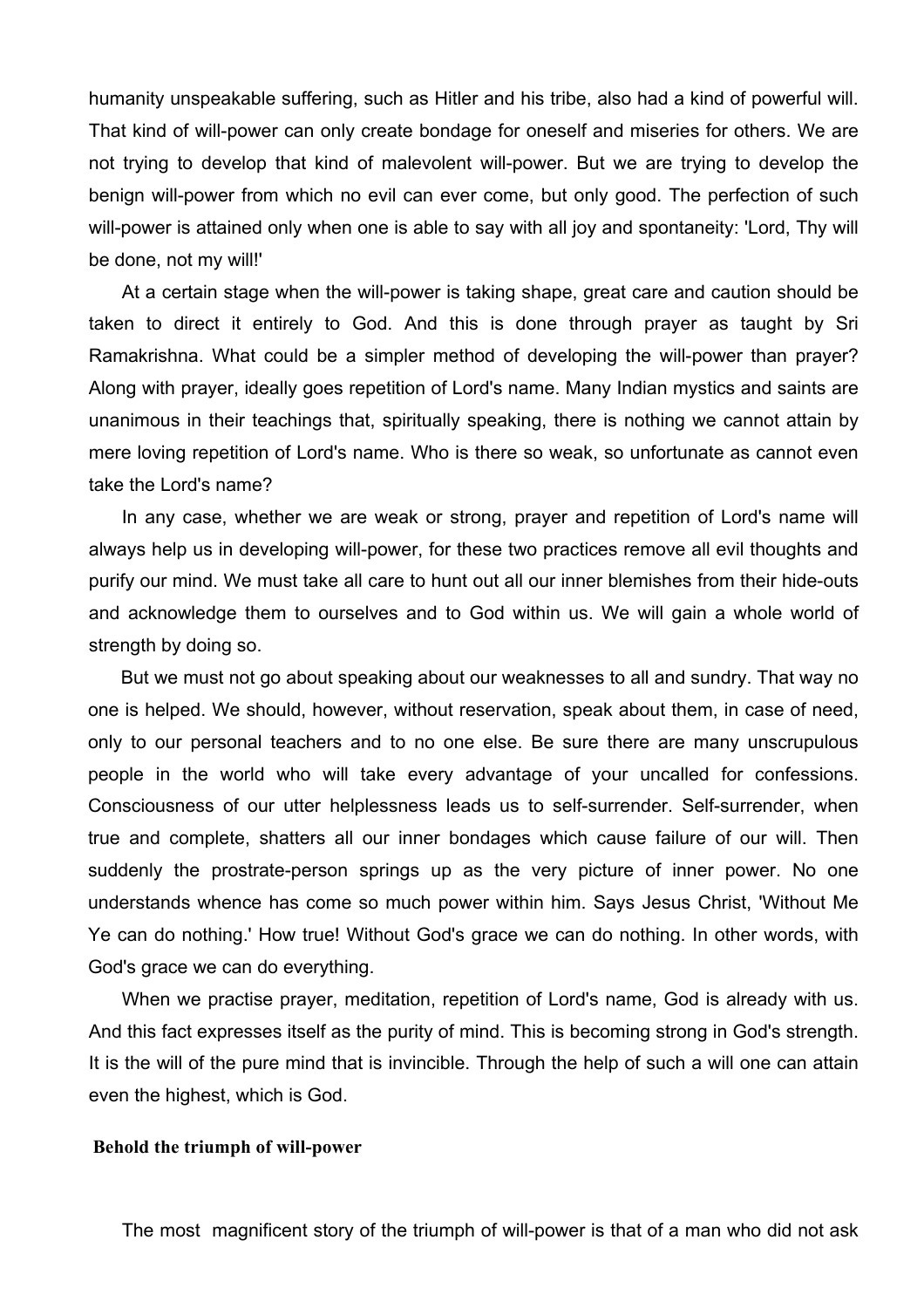from God a thing, who did not even acknowledge God. He is Buddha. And this proves the potency of the human will per se. It is inspiring to know this.

You all know the story of his life. After renouncing the world, his home, throne, wife, a newly born son and all, Siddhartha became a monk. Then he went in search of a teacher. He studied under several teachers, learnt from them whatever they had to teach, but was not satisfied with anyone's teaching. All the teachers loved and respected him. But Siddhartha, not yet Buddha, stayed dissatisfied. He now realized that all these classical teachers had not the answer for his search which was to find a way out for the cessation of *duhkha* or miseries inherent in human life. So he decided to blaze his own path. Alone, homeless, this leonine seeker of truth came to Rajagriha and began to stay in Ratnagiri. There he became acquainted with king Bimbisara (who, after Siddhartha's enlightenment, became his disciple). It was at Bimbisara's court that Siddhartha offered his life in exchange of that of a lamb which was going to be sacrified. From Ratnagiri for the convenience of quiet practice of spiritual disciplines he came to Uruvela, which is now known as the famous Buddha-Gaya. At Uruvela, for six long years Siddhartha practised frightful austerities and reduced his golden body into skin and bone, his resolution being: either I realize the truth or the body falls.

One day when, after bathing in the river Niranjana, he was returning to his cottage, he fell down out of sheer exhaustion! He was taken for dead. But he regained consciousness. Then Siddhartha realized this was not the path to enlightenment, this extreme austerity. One village maiden who had come to worship gave him rice-milk and he accepted the gift. When he had partaken of the rice-milk all his limbs were refreshed, his mind became clear again and he was strong to receive the highest enlightenment. As he reduced his austerities, firmer became his resolution for realization. Then on one full-moon night of the month of Vaisakha, he took his seat under the now famous Bo-tree with this resolution: 'Let my body dry out on this seat, let my skin, bone and flesh wither away, but before attaining illumination which is rarely ever found even in many ages, I am not going to move from this seat.<sup>[11](#page-15-0)</sup>

The rest of the story may be narrated in the words of Ashvaghosha's Life of the Buddha. Expressed in the language of legends though, the narration brings home the triumph of the will-power with a marvellous impact on human civilization itself. It is said:

The Holy One directed his steps to that blessed Bodhi-tree beneath whose shade he should accomplish his search. As he walked, the earth shook, and a brilliant light transfigured the world. When he sat down, the heavens resounded with joy, and all living beings were filled with good

#### <span id="page-15-0"></span>इहासने शुष्यतु मे शरीरं त्वगस्थिमांसं प्रलयञ्च यात् । अप्राप्य बोधिं बहकल्पदर्लभां नैवासनात् कायमेतश्चलिष्यते ॥ 11

l